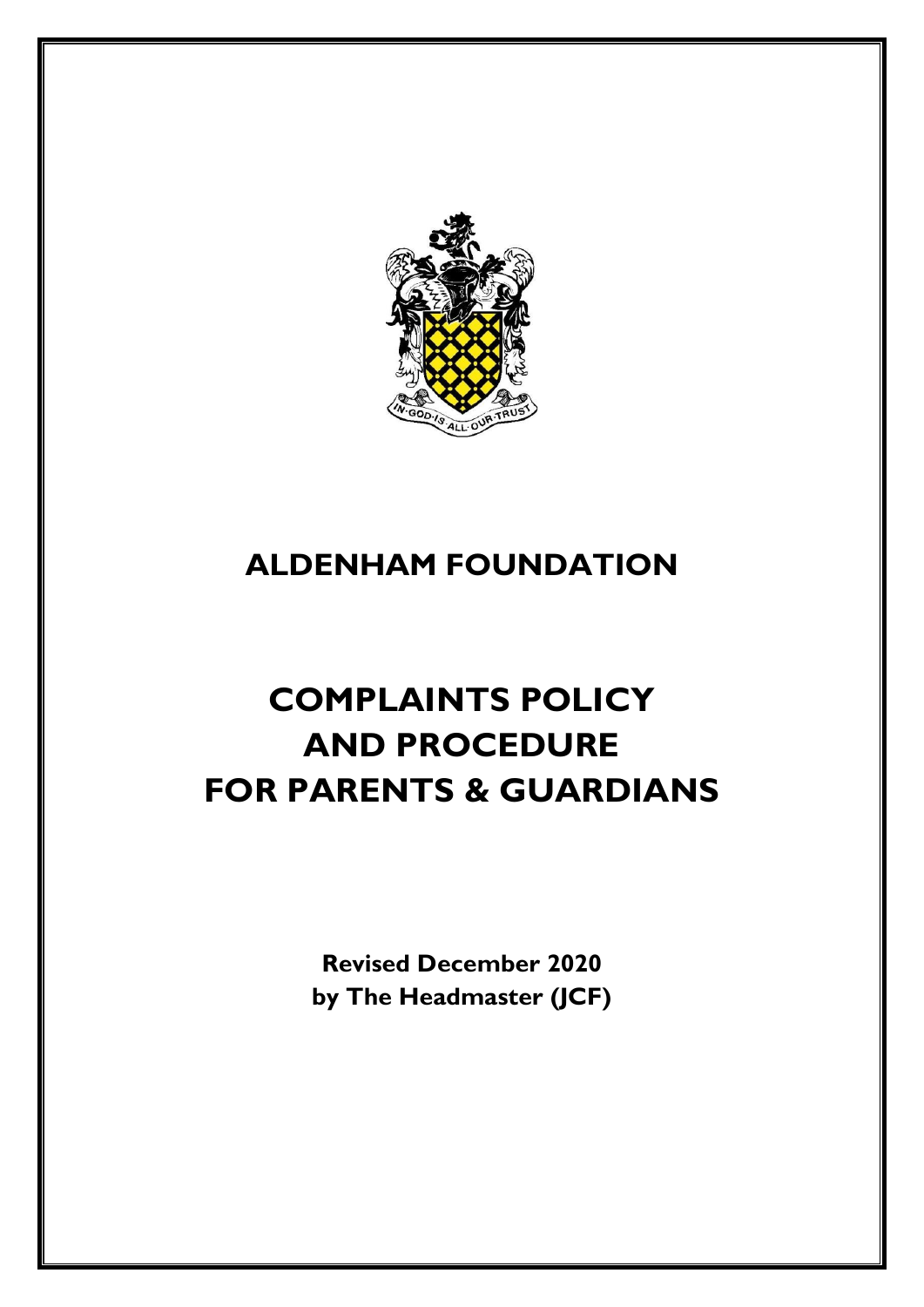Number of formal complaints 2017-2018: 0 Number of formal complaints 2018-2019: 0 Number of formal complaints 2019-2020: 0

#### **Introduction**

The Foundation has long prided itself on the quality of the teaching and pastoral care provided to its pupils. However, if parents do have a complaint, they can expect it to be treated by the Foundation in accordance with this document. The Foundation keeps a written record of all complaints and whether they are resolved at an informal stage, or by formal resolution, or by a panel hearing.

This policy is available to all parents on request.

# **STAGE 1 – INFORMAL RESOLUTION**

It is hoped that most complaints and concerns will be resolved quickly and informally.

# **FOR ALDENHAM SENIOR SCHOOL**

If parents have a complaint, they should normally contact their son or daughter's Tutor. In many cases, the matter will be resolved straightaway, to the parents' satisfaction, by this means. If the Tutor cannot resolve the matter alone, it may be necessary for him or her to consult with a Housemaster/mistress (HSM), the Senior School Head or the Headmaster.

Complaints made directly to a Head of Department, HSM, the Senior School Head or the Headmaster will usually be referred to the relevant Tutor unless the Head of Department, the HSM, the Senior School Head or the Headmaster deems it appropriate for him/her to deal with the matter personally.

The Tutor, HSM, the Senior School Head or the Headmaster (as appropriate) will normally make a written record of all concerns and complaints and the date on which they were received. Should the complaint not be resolved informally to the parents' satisfaction within 10 working days, then the parents may proceed with their complaint in accordance with Stage 2 of this Procedure.

# **FOR THE ALDENHAM PREP SCHOOL including the Early Years Foundation Stage (EYFS)**

If parents have a complaint, they should normally contact their son or daughter's Class Teacher. In many cases, the matter will be resolved straightaway, to the parents' satisfaction, by this means. If the Class Teacher cannot resolve the matter alone, it may be necessary for him or her to consult with a Key Stage Leader, the Deputy Head or the Headmistress.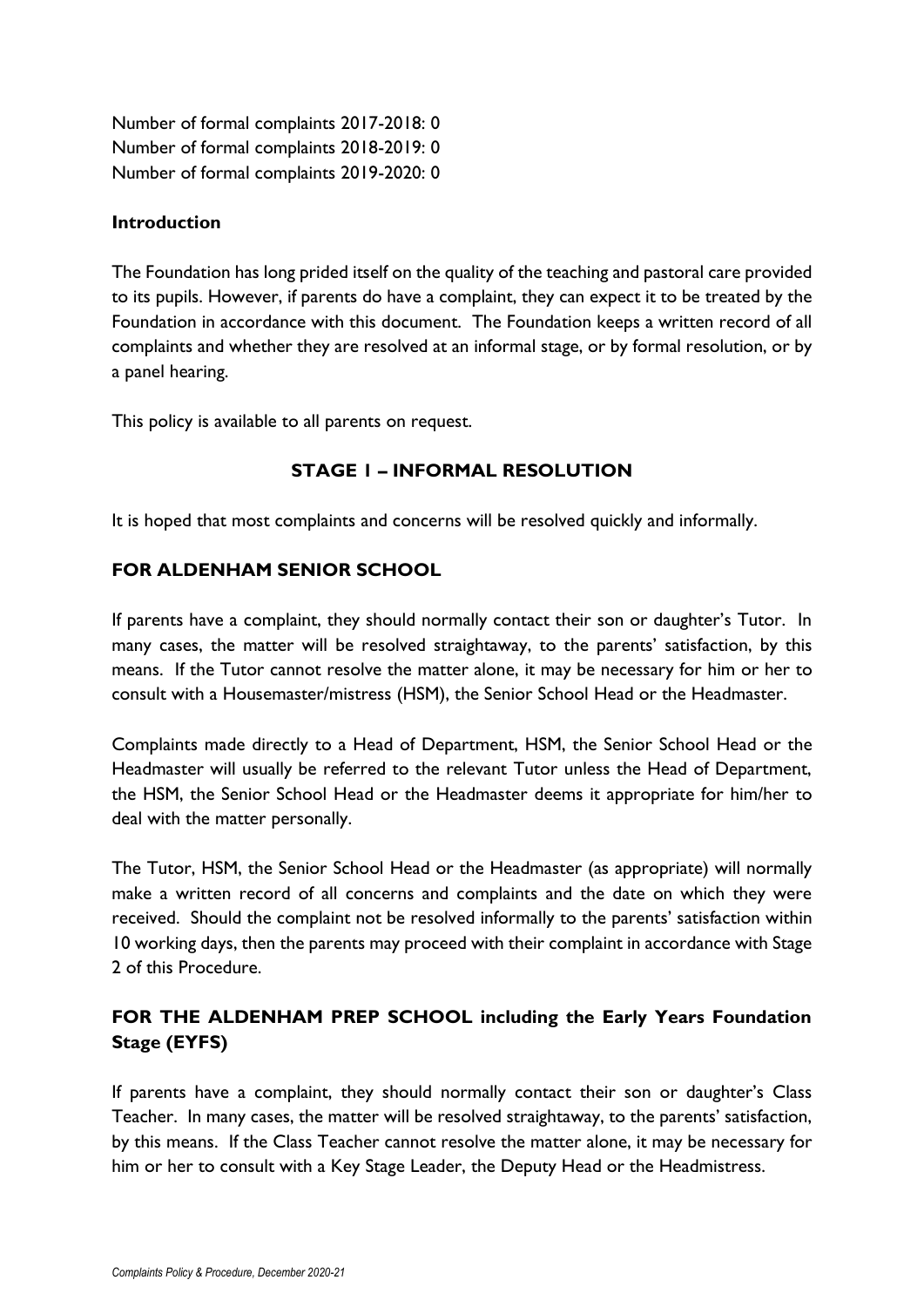Complaints made directly to a Key Stage Leader, the Deputy Head or the Headmistress will usually be referred to the relevant Class Teacher unless the Key Stage Coordinator, the Deputy Head or the Head deems it appropriate for him/her to deal with the matter personally.

The Class Teacher, Key Stage Leader, the Deputy Head or the Headmistress (as appropriate) will normally make a written record of all concerns and complaints and the date on which they were received. Should the complaint not be resolved informally to the parents' satisfaction within 10 working days, then the parents may proceed with their complaint in accordance with Stage 2 of this Procedure.

# **FOR ST HILDA'S SCHOOL including the Bluebird Nursery**

If parents have a complaint they should normally contact their daughter or son's Form Tutor. In many cases, the matter will be resolved straightaway, to the parents' satisfaction, by this means. If the Form Tutor cannot resolve the matter alone, it may be necessary for them to consult with the Deputy Head or the Headmistress.

Complaints made directly to the Deputy Head or the Headmistress will usually be referred to the relevant Form Tutor unless the Deputy Head or the Headmistress deems it appropriate for them to deal with the matter personally.

The Form Tutor, the Deputy Head or the Headmistress (as appropriate) will normally make a written record of all concerns and complaints and the date on which they were received. Should the complaint not be resolved informally to the parents' satisfaction within 10 working days, then the parents may proceed with their complaint in accordance with Stage 2 of this Procedure.

# **EYFS**

Written complaints about the fulfilment of the EYFS requirements will be investigated and the parent notified of the outcome within 28 days. The record of complaints will be available to ISI and Ofsted on request.

If the parent believes the School is not meeting the EYFS requirements they may contact: Ofsted: 0300 123 4666 (compliance investigation and enforcement); email: [enquiries@ofsted.gov.uk;](mailto:enquiries@ofsted.gov.uk) write to Applications, Regulatory and Contact Team, Ofsted, Piccadilly Gate, Store Street, Manchester, M1 2WD; or website: www.ofsted.gov.uk.

ISI: Independent Schools Inspectorate, CAP House, 9 - 12 Long Lane, London EC1A 9HA Telephone 020 7600 0100, Fax 020 7776 8849, [info@isi.net](mailto:info@isi.net)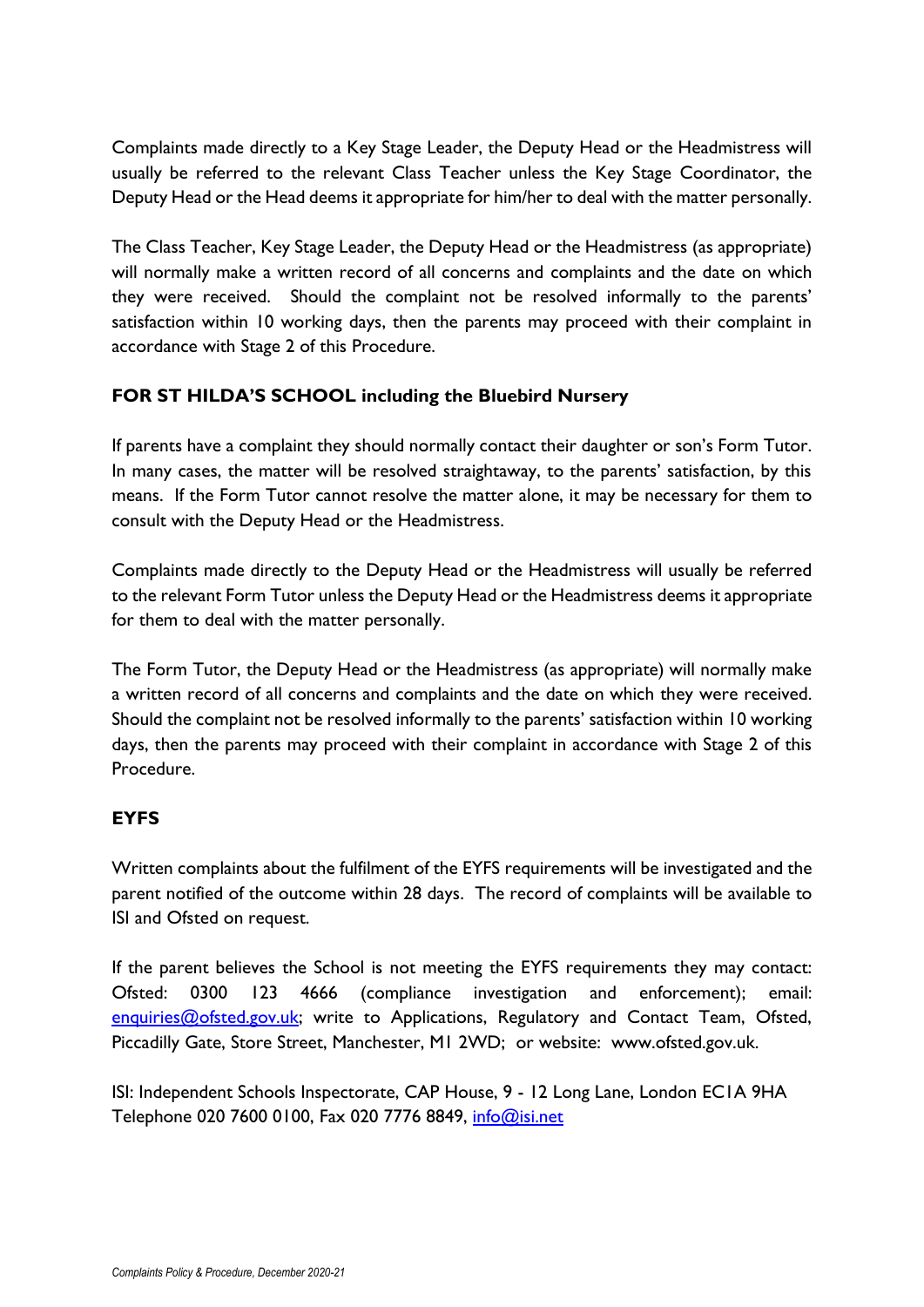### **STAGE 2 – FORMAL RESOLUTION**

- If the complaint cannot be resolved on an informal basis, the parents should put their complaint in writing to the Head of the relevant school (ie. The Senior School Head, the Headmistress of Aldenham Prep School, the Headmistress of St Hilda's School). The Head will decide, after considering the complaint, the appropriate course of action to take. The Head will also normally make the Headmaster aware of the complaint.
- In most cases, the Head will meet or speak to the parents concerned, normally within 7 working days\* of receiving the complaint, to discuss the matter. If possible, a resolution will be reached at this stage. If not it may be necessary for the Head to carry out further investigations.

(\* Please note that working days are Mondays to Fridays in full term time, excluding bank holidays.)

- The Head will keep written records of all meetings and interviews held in relation to the complaint.
- Once the Head is satisfied that, so far as is practicable, all of the relevant facts have been established, s/he will make a decision within 7 working days thereafter and will inform the parents forthwith in writing of his/her decision (and the reasons for same).
- If parents are still not satisfied with the decision, they may proceed to Stage 3 of this Procedure.
- A written record is kept of all complaints that require formal action, the action that has been taken by the School as a result of this formal complaint, and whether or not they are resolved at this point or proceed to a panel hearing.

#### **Boarders' complaints**

If parents of boarding pupils have complaints or concerns about the welfare of their children at Aldenham it is recommended that in the first instance this is addressed through the channels proposed above. However, if this does not achieve a satisfactory resolution, parents and boarders are advised that they may contact ISI directly. The Foundation's written record of complaints identifies those complaints relating to boarding provision and action taken by the Foundation as a result of those complaints (regardless of whether they are upheld).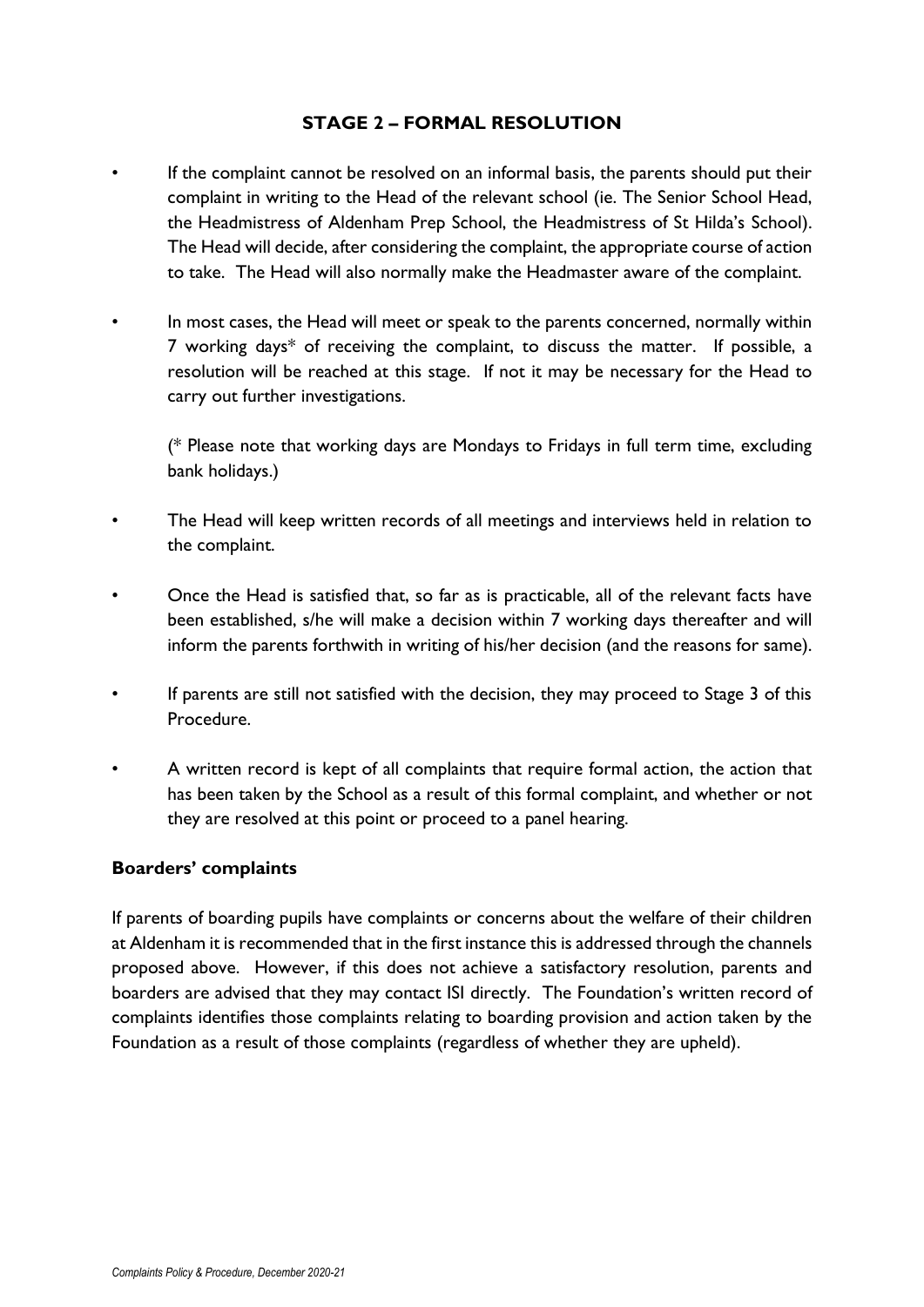For more information contact:

ISI: Independent Schools Inspectorate, CAP House, 9 - 12 Long Lane, LondonEC1A 9HA Telephone 020 7600 0100 Fax 020 7776 8849 Email [info@isi.net](mailto:info@isi.net)

#### **STAGE 3 – PANEL HEARING**

# **1. NOTES**

1.1 For the purposes of this document and where the context admits the following definitions shall apply:

| 1.1.1 | "Admission<br>Agreement" | The agreement made between the parent and the school<br>within the Aldenham Foundation at the time a place for<br>entry to the School was offered to the pupil, as may have<br>been varied from time to time, and which incorporates<br>the Foundation's terms and condition                                                         |
|-------|--------------------------|--------------------------------------------------------------------------------------------------------------------------------------------------------------------------------------------------------------------------------------------------------------------------------------------------------------------------------------|
| 1.1.2 | "Appeal"                 | An appeal by the parent against a decision of the Head                                                                                                                                                                                                                                                                               |
| 1.1.3 | "Appeal Panel"           | The panel appointed by the Chairman of Governors for<br>the purpose of determining the Appeal and comprising<br>not less than two members of the Governing Body and<br>one person who is independent of the running of the<br>Foundation. The Chairman of Governors shall nominate<br>one member of the Appeal Panel as its Chairman |
| 1.1.4 | "Clerk"                  | The Clerk to the Governors is appointed to undertake<br>the organisation and arrangements for the Appeal Panel<br>Hearing                                                                                                                                                                                                            |
| 1.1.5 | "Head"                   | The Head of the School to which the appeal refers                                                                                                                                                                                                                                                                                    |
| 1.1.6 | "Headmaster"             | Headmaster of Aldenham School /CEO of The Aldenham<br>Foundation                                                                                                                                                                                                                                                                     |
| 1.1.7 | "Foundation<br>Response" | The written response to the Notice of Appeal from the<br>Headmaster which will be drafted in consultation with<br>the Head of the relevant school                                                                                                                                                                                    |
| 1.1.8 | "Prep School"            | The Aldenham Preparatory School                                                                                                                                                                                                                                                                                                      |
| 1.1.9 | "Prep School Head"       | Headmistress of Aldenham Prep School                                                                                                                                                                                                                                                                                                 |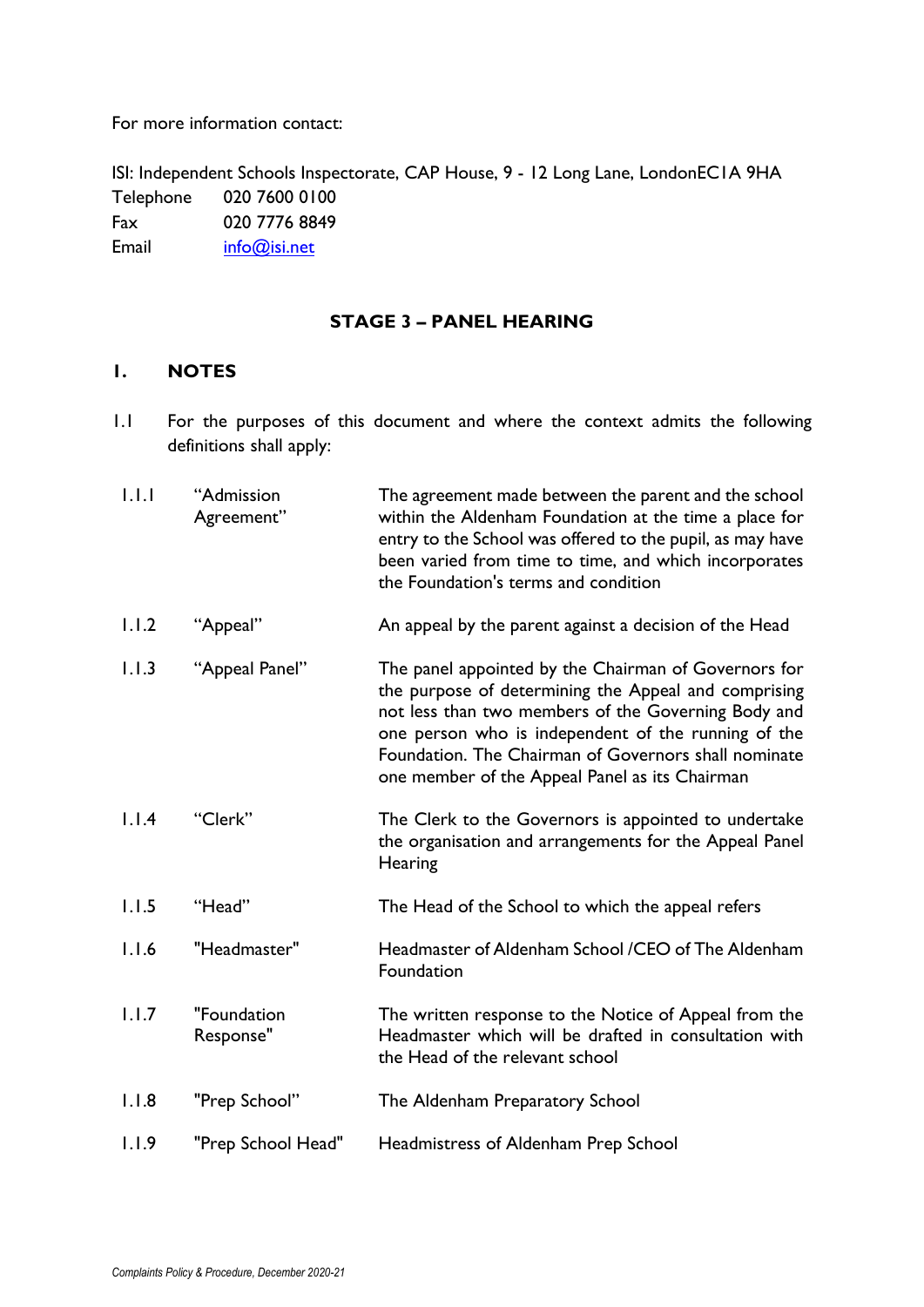| 1.1.10 | "St Hilda's Head"    | Headmistress of St Hilda's School                                                                                       |
|--------|----------------------|-------------------------------------------------------------------------------------------------------------------------|
| 1.1.11 | "Notice of Appeal"   | The parent's written notice of appeal against the Head's<br>decision                                                    |
| 1.1.12 | "Parent"             | The parent, parents or legal guardian of the pupil                                                                      |
| 1.1.13 | "Proforma"           | A proforma to be completed and submitted as part of<br>the appeal process, available on request                         |
| 1.1.14 | "Pupil"              | A boy or girl receiving education at one of the schools<br>within the Foundation                                        |
| 1.1.15 | "Senior School Head" | The person appointed as responsible for the day to day<br>running of the Aldenham Senior School                         |
| 1.1.16 | "School"             | Aldenham School, the Aldenham Prep School or St<br>Hilda's School as which together comprise the Aldenham<br>Foundation |
| 1.1.17 | "Working Days"       | Mondays to Fridays during Aldenham School full term<br>time, with the exception of Bank Holidays                        |

1.2 The admissibility of an Appeal shall be subject always to the provisions of Paragraph 10.1 of this procedure.

# **2. RIGHT OF APPEAL**

A parent who is dissatisfied with a decision of the Head may exercise a right of appeal in accordance with the provisions of the Foundation's Appeals Procedure. The proceedings of such an appeal will be treated confidentially. (NB. Correspondence, statements and records relating to individual complaints are to be kept confidential except where the Secretary of State or a body conducting an inspection under section 109 of the 2008 Act requests access to them).

# **3. NOTICE OF APPEAL**

- 3.1. A written Notice of Appeal, together with a completed proforma must be delivered by the parent to the Clerk to the Governors (the Clerk) within five working days from the date upon which the decision was communicated or, if later, the date of receipt of the Head's letter confirming the decision. A Notice of Appeal received subsequently will not be considered.
- 3.2 The Notice of Appeal must: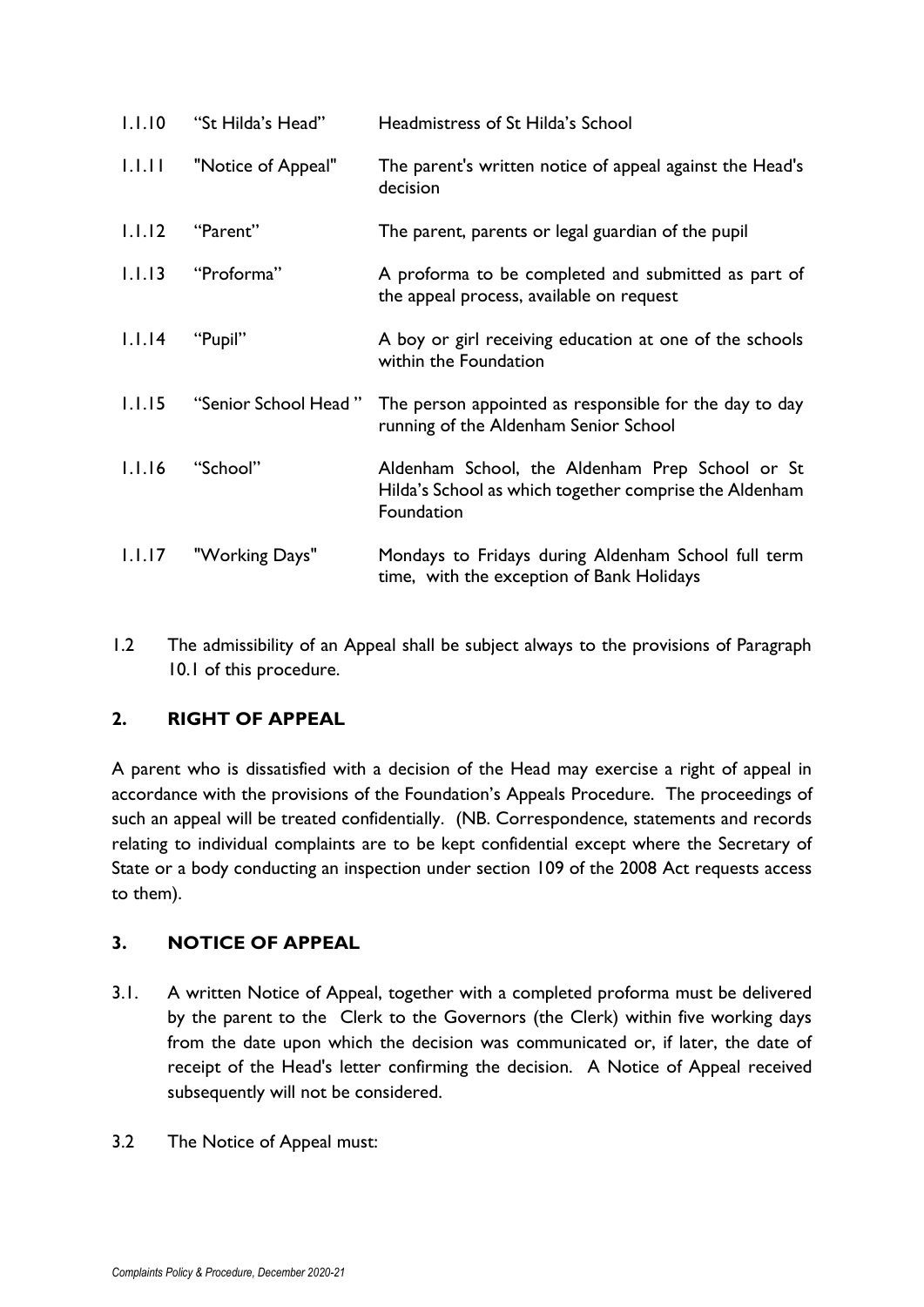- a) Set out all the reasons why the parent considers the decision is wrong
- b) Include the completed proforma outlining the grounds for the appeal
- c) Have attached all documents on which the parent intends to rely
- 3.3 The Clerk shall deliver a copy of the Notice of Appeal to the Headmaster and the Head of the relevant school at the earliest opportunity
- 3.4 Pending the outcome of any appeal, the Head shall have complete discretion whether to implement or to defer implementation of the decision.

# **4. FOUNDATION'S RESPONSE**

4.1 The Headmaster, having consulted appropriately with the Head concerned, shall send a Foundation response to the Clerk within 5 working days of receipt of a copy of the Notice of Appeal. This shall include any and all documents upon which the School intends to rely in the hearing. The Clerk shall as soon as practicable convey the response and documents (if any) to the parent.

# **5. ORAL HEARING OR WRITTEN DETERMINATION<sup>1</sup>**

5.1 If after receipt of the Foundation's response the parent declines to proceed with the Appeal the parent shall give written notice to that effect to the Clerk within three days of receipt of a copy of the Head's response.

#### **6. APPOINTMENT OF APPEAL PANEL**

- 6.1 The Clerk shall, within 3 working days of his receipt of a copy of the Foundation's response, ask the Chairman of Governors to appoint the Appeal Panel. The date for the sitting of the Appeal Panel will be agreed with the parent and normally be arranged within ten working days of the Chairman's agreement to appoint such a panel.
- 6.2 No member of the Governing Body shall be eligible to serve on the Appeal Panel who has had any previous involvement in the decision.

<sup>&</sup>lt;sup>1</sup> Failure to conduct an oral hearing would contravene the standards set down in the 2003 Regulations pursuant to the Education Act 2002. It is therefore the School's policy to conduct an oral Appeal Hearing unless the Parent making the Appeal specifically declines such a hearing in writing.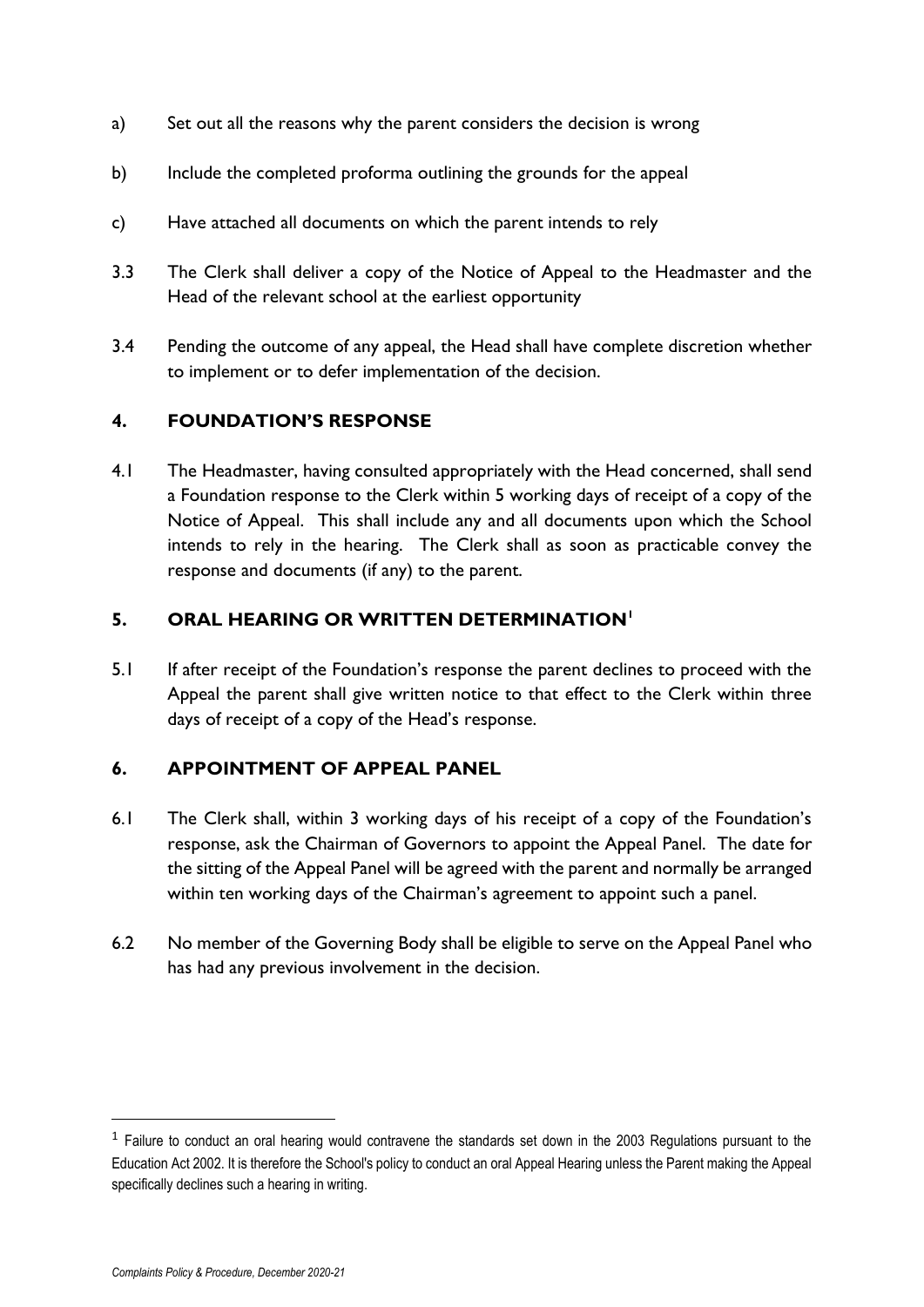# **7. PURPOSE OF THE APPEAL HEARING**

7.1 In all cases, the purpose of the Appeal Hearing is to decide whether the complaint has been dealt with appropriately in the circumstances. In the event of it having been dealt with inappropriately, it is within the Appeal Panel's remit to instruct the Foundation to act in a different manner.

### **8. HEARING PROCEDURE**

- 8.1 The Clerk shall give the Headmaster, the Head and the parent not less than 5 days' notice of the date, time and place of the Appeal Hearing.
- 8.2 In the case of an oral Appeal Hearing there may be circumstances where it is unwise to hold the hearing at the School if this can be avoided. In this case, the Clerk will arrange a more neutral location that is convenient to all parties.
- 8.3 The procedure that the Appeal Hearing follows shall be at the discretion of the Appeal Panel. Unless the Appeal Panel determines otherwise:
	- a) The Appeal Hearing shall be conducted in private and everything said at the Appeal Hearing shall be confidential. The Clerk will record the proceedings electronically and a summary of the meeting will be minuted. Both the electronic recording and minutes shall be kept confidential save only as the Chairman of the Appeal Panel may direct. Parents are asked to keep their own notes as a record of the proceedings of the hearing.
	- b) The Appeal Panel shall make it clear at the outset that their decision shall be final and shall not be subject to further appeal.
	- c) To such extent as may be necessary, the Headmaster shall outline the circumstances of the complaint after which the parent and the Appeal Panel shall have the right to ask such questions as the Appeal Panel deem appropriate. In the absolute discretion of the Appeal Panel, oral evidence may thereafter be called by the Headmaster with similar provision for questions by the parent and the Appeal Panel.
	- d) The parent shall thereafter outline the case on behalf of the pupil, after which the Headmaster and the Appeal Panel shall have the right to ask such questions as the Appeal Panel deem appropriate. Unless otherwise directed by the Appeal Panel (whether because of the age of the pupil or otherwise in their absolute discretion), the pupil will then have the opportunity to speak and will answer such questions from the parent, the Headmaster and the Appeal Panel as the Appeal Panel deem appropriate. In the discretion of the Appeal Panel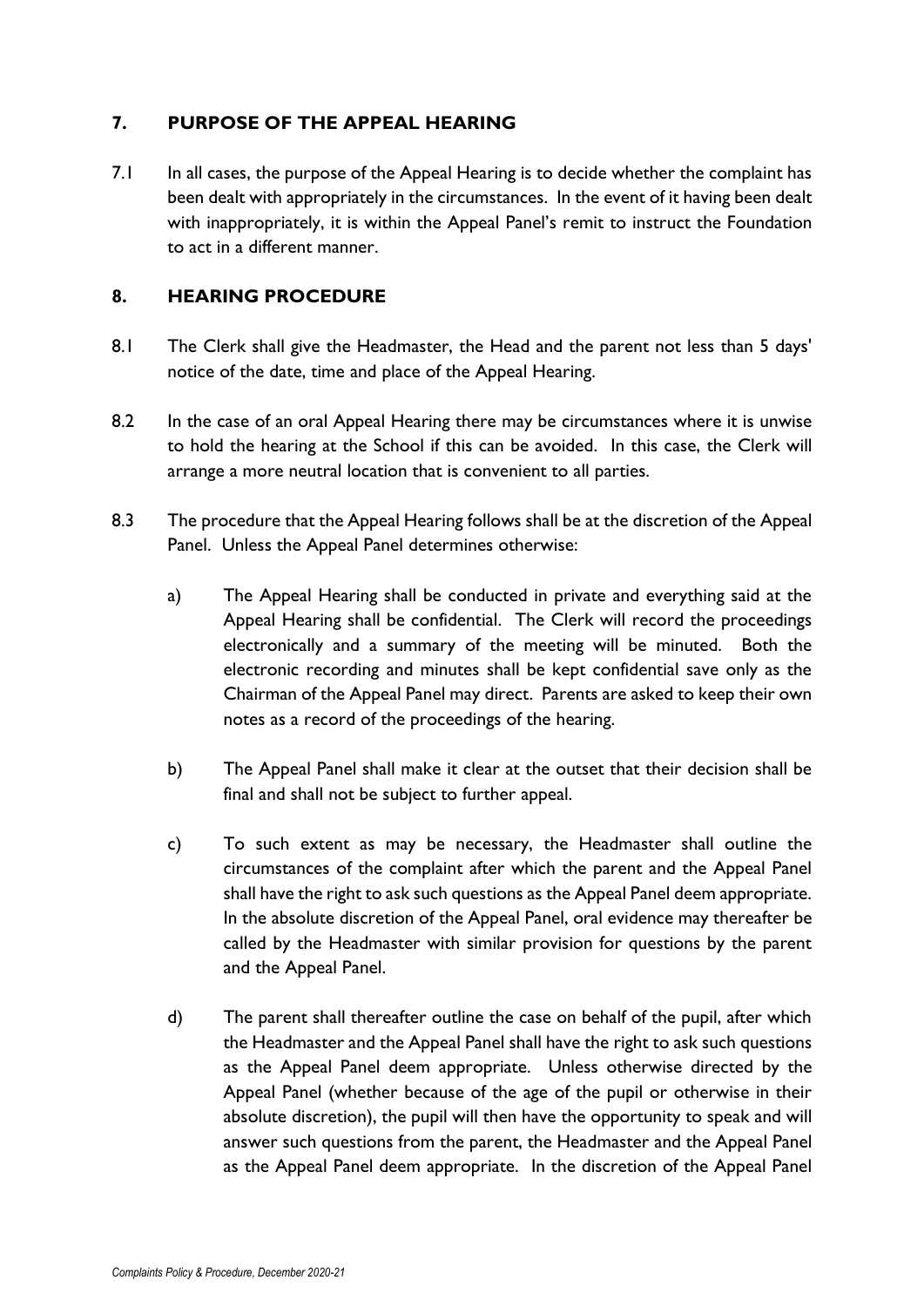for like reasons as in relation to the Headmaster, oral evidence may thereafter be called by the parent.

- e) Relevant new evidence that has come to light subsequent to the decision and that relates to the issues considered when that decision was taken may be admitted. Such evidence must be sent to all parties in advance of the Appeal Hearing and in sufficient time to allow for its consideration; if that is not done, the Appeal Panel shall have the right to adjourn consideration of the Appeal on such terms as it believes proper. Save as aforesaid or with the permission of the Appeal Panel, neither the Headmaster nor the parent will be entitled to put before the Appeal Panel any document or witness statement which did not accompany the Notice of Appeal or the Foundation's response.
- f) After the conclusion of the evidence, the Headmaster and then the parent shall have the opportunity finally to address the Appeal Panel.
- g) The parent and Headmaster each may be accompanied and assisted by another person who must undertake to respect the confidentiality of the Appeal Hearing but who, save with the permission of the Appeal Panel, shall not have the right to address the Appeal Panel. It would be usual for the Headmaster to be accompanied by the Head of the relevant school.
- h) The Clerk may advise the Foundation prior to the Appeal Hearing but after commencement of the Appeal Hearing he shall take no part in the Appeal save that he shall minute the decision of the Appeal Panel.
- i) The Appeal Panel may take any decision by a majority.

# **9. DELIVERY OF THE APPEAL DECISION**

9.1 The Appeal Panel's decision shall be final and shall not be subject to further appeal. As soon as is practicable after the Appeal Hearing and in all normal circumstances within five working days, the Clerk shall write to the parent, with a copy to the Headmaster, setting out the Appeal Panel's reasoned decision. A copy of those findings and recommendations will be sent by electronic mail or otherwise to the complainant and, where relevant, the person complained about.

# **10. PRELIMINARY MATTERS**

10.1 No appeal relating to a complaint shall be entertained if any fees or other sums payable to the Foundation under the Admission Agreement are in arrears.